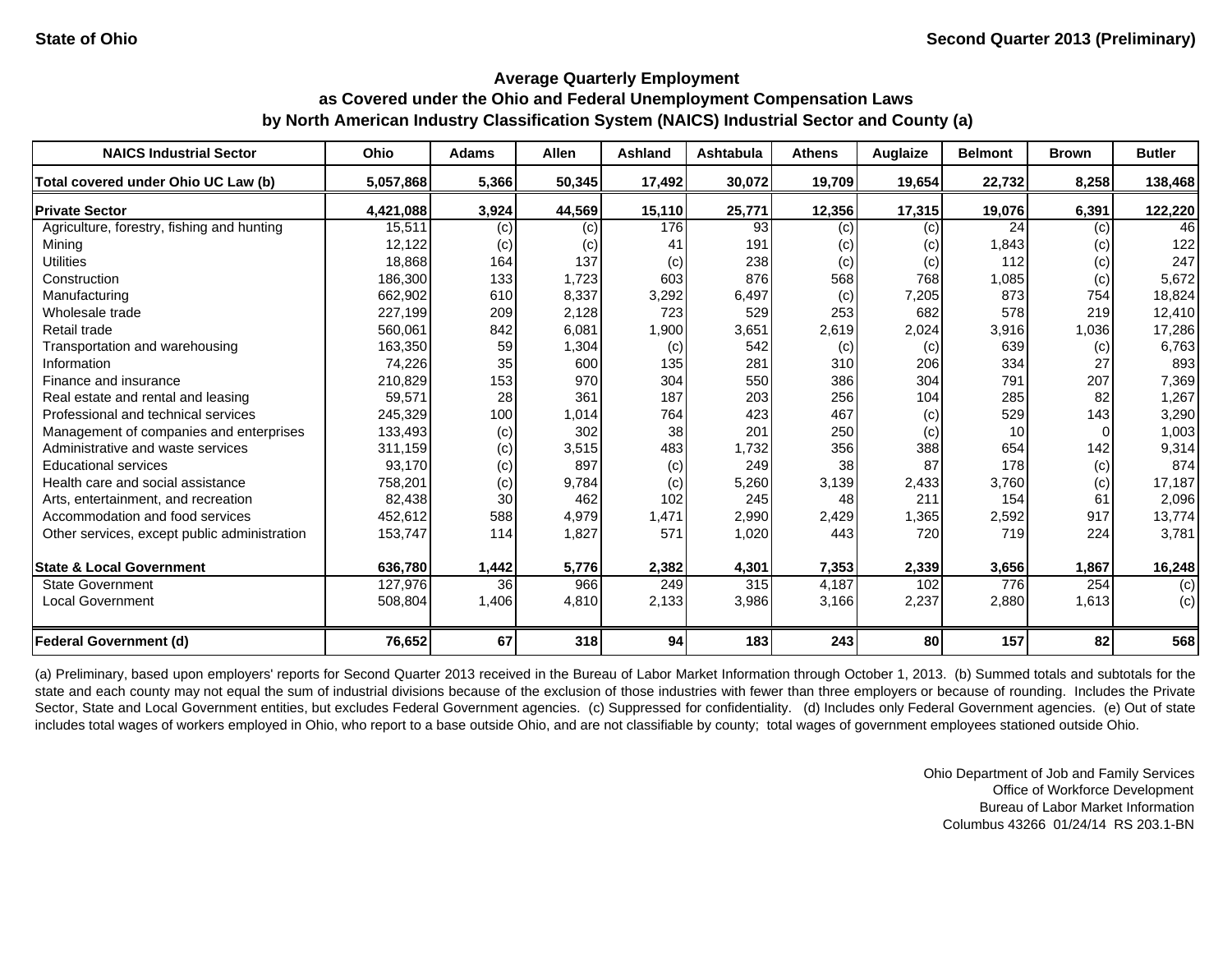| <b>NAICS Industrial Sector</b>               | Carroll  | Champaign | <b>Clark</b> | <b>Clermont</b> | <b>Clinton</b> | <b>Columbiana</b> | Coshocton | Crawford | Cuyahoga | <b>Darke</b> |
|----------------------------------------------|----------|-----------|--------------|-----------------|----------------|-------------------|-----------|----------|----------|--------------|
| Total covered under Ohio UC Law (b)          | 6,659    | 10,422    | 48,253       | 53,460          | 15,283         | 30,178            | 10,715    | 13,255   | 694,053  | 17,950       |
| <b>Private Sector</b>                        | 5,718    | 8,596     | 41,622       | 46,501          | 13,144         | 25,638            | 9,211     | 11,456   | 618,125  | 15,804       |
| Agriculture, forestry, fishing and hunting   | 23       | (c)       | 465          | (c)             | (c)            | 141               | 68        | (c)      | 253      | (c)          |
| Mining                                       | 183      | (c)       | 44           | (c)             | (c)            | 143               | 57        | (c)      | 323      | (c)          |
| <b>Utilities</b>                             | 39       | (c)       | (c)          | 354             | (c)            | 137               | 357       | (c)      | 1,408    | 51           |
| Construction                                 | 670      | 248       | 1,081        | 2,614           | 229            | 1,095             | 196       | 368      | 19,843   | 898          |
| Manufacturing                                | 1,371    | 3,577     | 6,389        | 5,146           | 3,153          | 5,685             | 2,409     | 3,130    | 70.386   | 4,467        |
| Wholesale trade                              | 163      | 436       | (c)          | 2,215           | (c)            | 972               | 135       | 534      | 32.739   | 576          |
| Retail trade                                 | 761      | 1,029     | 5,706        | 9,299           | 1,612          | 4,137             | 1,250     | 1,293    | 62,800   | 1,959        |
| Transportation and warehousing               | 334      | (c)       | 2,798        | 2,063           | 2,224          | 946               | 287       | (c)      | 19,657   | 1,048        |
| Information                                  | 36       | 102       | 231          | 1,052           | 264            | 122               | 65        | 36       | 12,769   | 114          |
| Finance and insurance                        | 99       | 200       | 2,879        | 2,884           | 450            | 576               | 234       | 596      | 38,183   | 569          |
| Real estate and rental and leasing           | 57       | 85        | 470          | 881             | 169            | 305               | 47        | 78       | 13,194   | 103          |
| Professional and technical services          | 118      | 235       | (c)          | 2,289           | 184            | 423               | (c)       | 567      | 44,205   | (c)          |
| Management of companies and enterprises      | $\Omega$ | (c)       | (c)          | 301             | 187            | 132               | (c)       | (c)      | 21,771   | (c)          |
| Administrative and waste services            | 175      | (c)       | 2,407        | 2.767           | 327            | 1,545             | 1,033     | (c)      | 45.039   | 509          |
| <b>Educational services</b>                  | 0        | (c)       | 752          | 499             | (c)            | 174               | 69        | (c)      | 19,431   | 49           |
| Health care and social assistance            | 683      | (c)       | 7,750        | 5,249           | (c)            | 5,196             | 1,676     | (c)      | 127,465  | 2,513        |
| Arts, entertainment, and recreation          | 109      | 127       | 463          | 899             | 83             | 316               | 133       | 87       | 13,017   | 272          |
| Accommodation and food services              | 668      | 731       | 4,735        | 6,320           | 1,200          | 2,588             | 666       | 1,263    | 54,969   | 1,024        |
| Other services, except public administration | 230      | 330       | 1,994        | 1,572           | 298            | 1,005             | 264       | 400      | 20,675   | 581          |
| <b>State &amp; Local Government</b>          | 941      | 1,826     | 6,631        | 6,959           | 2,139          | 4,540             | 1,504     | 1,799    | 75,928   | 2,146        |
| <b>State Government</b>                      | 31       | 45        | 153          | 710             | 150            | 340               | 46        | 137      | 4,012    | 37           |
| <b>Local Government</b>                      | 910      | 1,781     | 6,478        | 6,249           | 1,989          | 4,200             | 1,458     | 1,662    | 71,916   | 2,109        |
| <b>Federal Government (d)</b>                | 45       | 65        | 535          | 273             | 123            | 580               | 65        | 80       | 15,823   | 105          |

(a) Preliminary, based upon employers' reports for Second Quarter 2013 received in the Bureau of Labor Market Information through October 1, 2013. (b) Summed totals and subtotals for the state and each county may not equal the sum of industrial divisions because of the exclusion of those industries with fewer than three employers or because of rounding. Includes the Private Sector, State and Local Government entities, but excludes Federal Government agencies. (c) Suppressed for confidentiality. (d) Includes only Federal Government agencies. (e) Out of state includes total wages of workers employed in Ohio, who report to a base outside Ohio, and are not classifiable by county; total wages of government employees stationed outside Ohio.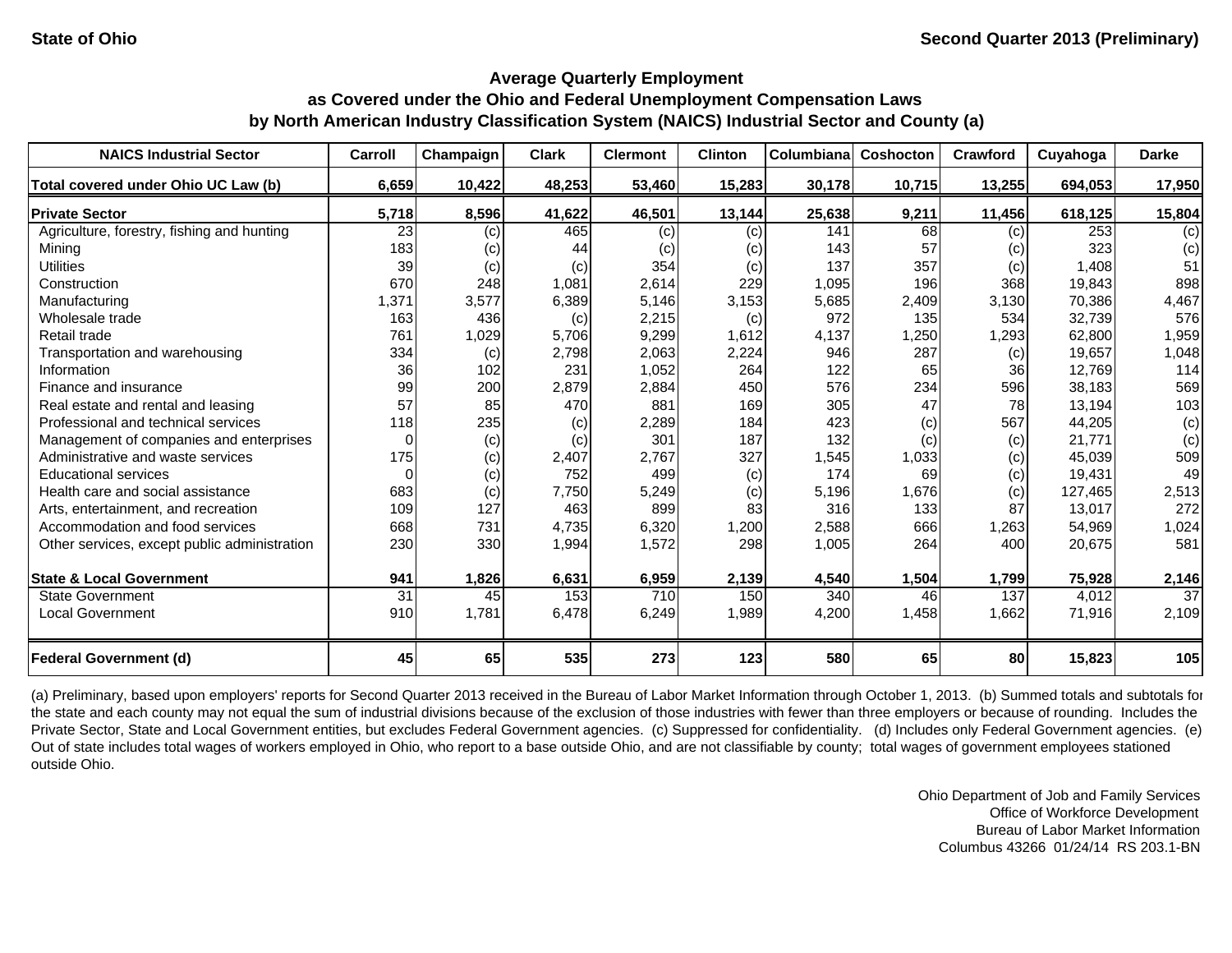| <b>NAICS Industrial Sector</b>               | <b>Defiance</b> | <b>Delaware</b> | Erie   | <b>Fairfield</b> | <b>Fayette</b> | <b>Franklin</b> | <b>Fulton</b> | Gallia | Geauga | Greene |
|----------------------------------------------|-----------------|-----------------|--------|------------------|----------------|-----------------|---------------|--------|--------|--------|
| Total covered under Ohio UC Law (b)          | 15,649          | 81,791          | 37,930 | 40,983           | 11,360         | 674,399         | 17,724        | 10,703 | 33,633 | 54,461 |
| <b>Private Sector</b>                        | 13,705          | 74,419          | 33,139 | 34,720           | 9,668          | 574,866         | 15,203        | 8,940  | 29,647 | 45,733 |
| Agriculture, forestry, fishing and hunting   | 65              | (c)             | (c)    | 49               | 101            | 319             | (c)           | (c)    | (c)    | (c)    |
| Mining                                       |                 | (c)             | (c)    | 27               |                | 327             | (c)           | (c)    | (c)    | (c)    |
| <b>Utilities</b>                             | (c)             | 142             | (c)    | 185              | (c)            | 2,436           | (c)           | 835    | (c)    | (c)    |
| Construction                                 | 395             | 2,621           | 882    | 1,737            | 196            | 21,207          | 750           | 191    | 1,929  | 1,342  |
| Manufacturing                                | 3,779           | 5,905           | 6,089  | 4,446            | 1,572          | 35,980          | 6,099         | 567    | 6,959  | 3,301  |
| Wholesale trade                              | (c)             | 2,386           | 1,015  | 794              | (c)            | 27,012          | 780           | 143    | 1,890  | 861    |
| Retail trade                                 | 2,323           | 10,963          | 4,722  | 6,641            | 2,660          | 67,998          | 1,611         | 1,516  | 4,376  | 9,710  |
| Transportation and warehousing               | 527             | 2,591           | (c)    | 764              | 1,112          | 33,072          | (c)           | 295    | (c)    | (c)    |
| Information                                  | 222             | 797             | 297    | 291              | 46             | 14,738          | 93            | 90     | 143    | 628    |
| Finance and insurance                        | 612             | 5,347           | 629    | 784              | 449            | 45,997          | 240           | 357    | 658    | 1,412  |
| Real estate and rental and leasing           | 67              | 817             | 281    | 375              | 59             | 10,275          | 67            | 49     | 195    | 457    |
| Professional and technical services          | 211             | 5,611           | 556    | 938              | (c)            | 43,916          | (c)           | (c)    | 1,120  | 7,500  |
| Management of companies and enterprises      | 87              | (c)             | 149    | 192              | (c)            | 20,582          | (c)           | (c)    | 120    | 282    |
| Administrative and waste services            | 511             | (c)             | 773    | 3,601            | 275            | 51,024          | 550           | 253    | 2,206  | 2,340  |
| <b>Educational services</b>                  | (c)             | 1,278           | 342    | 346              | (c)            | 13,782          | 72            | (c)    | 625    | 1,657  |
| Health care and social assistance            | (c)             | 6,081           | 5,115  | 6,509            | (c)            | 94,166          | 1,971         | (c)    | 4,197  | 5,996  |
| Arts, entertainment, and recreation          | 115             | 3,570           | 3,957  | 522              | 167            | 10,442          | 402           | 27     | 617    | 651    |
| Accommodation and food services              | 1,465           | 9,604           | 6,075  | 5,121            | 1,029          | 60,650          | 1,229         | 929    | 2,364  | 7,192  |
| Other services, except public administration | 587             | 2,131           | 840    | 1,398            | 168            | 20,945          | 316           | 323    | 1,323  | 1,257  |
| <b>State &amp; Local Government</b>          | 1,944           | 7,372           | 4,791  | 6,263            | 1,692          | 99,533          | 2,521         | 1,763  | 3,986  | 8,728  |
| <b>State Government</b>                      | 75              | 678             | 1,098  | 832              | 39             | 49,689          | 100           | 426    | 270    | (c)    |
| <b>Local Government</b>                      | 1,869           | 6,694           | 3,693  | 5,431            | 1,653          | 49,844          | 2,421         | 1,337  | 3,716  | (c)    |
| <b>Federal Government (d)</b>                | 86              | 215             | 311    | 234              | 50             | 12,730          | 97            | 85     | 101    | 13,753 |

(a) Preliminary, based upon employers' reports for Second Quarter 2013 received in the Bureau of Labor Market Information through October 1, 2013. (b) Summed totals and subtotals for the state and each county may not equal the sum of industrial divisions because of the exclusion of those industries with fewer than three employers or because of rounding. Includes the Private Sector, State and Local Government entities, but excludes Federal Government agencies. (c) Suppressed for confidentiality. (d) Includes only Federal Government agencies. (e) Out of state includes total wages of workers employed in Ohio, who report to a base outside Ohio, and are not classifiable by county; total wages of government employees stationed outside Ohio.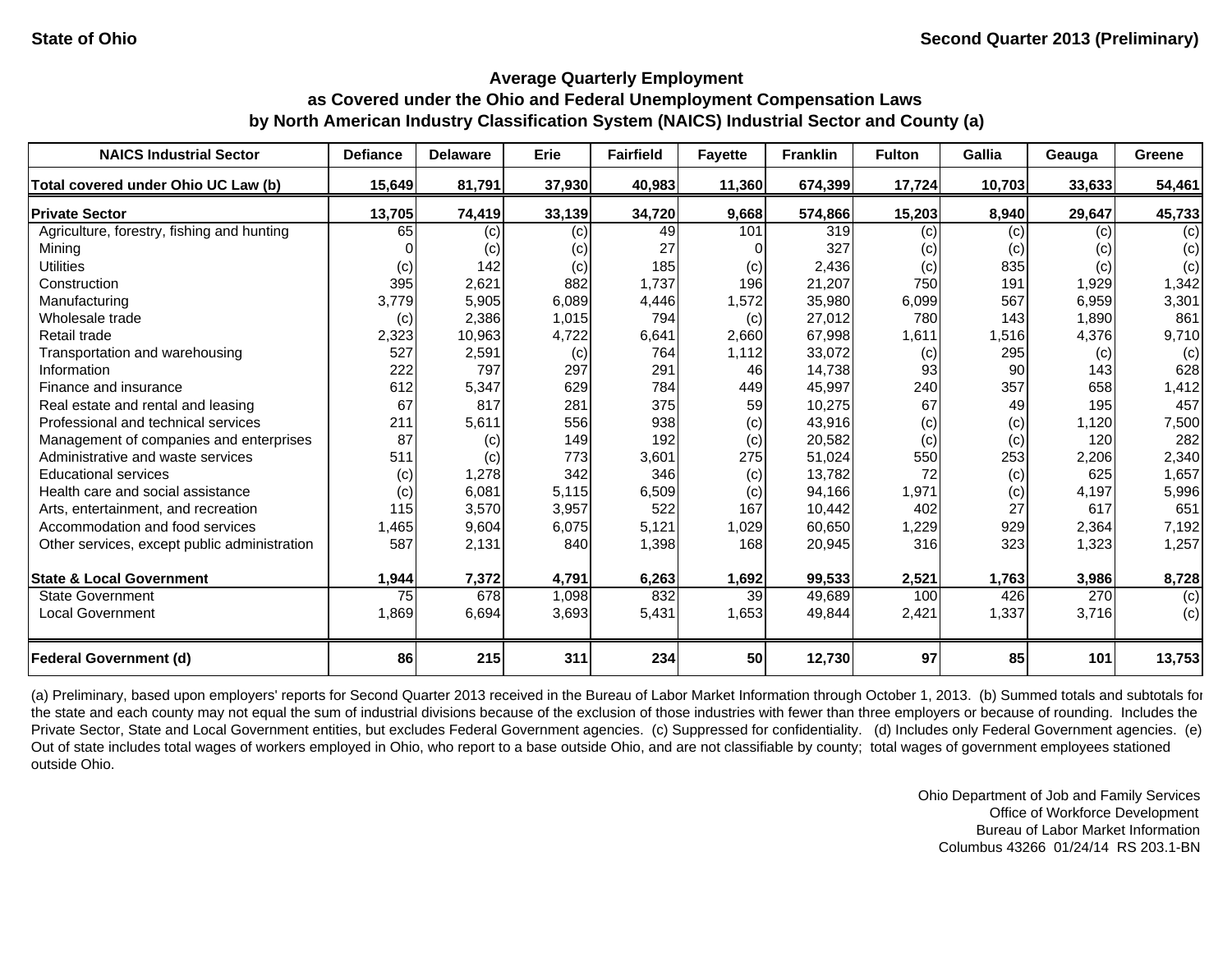| <b>NAICS Industrial Sector</b>               | <b>Guernsey</b> | <b>Hamilton</b> | <b>Hancock</b> | <b>Hardin</b> | <b>Harrison</b> | Henry  | Highland | <b>Hocking</b>  | <b>Holmes</b> | <b>Huron</b> |
|----------------------------------------------|-----------------|-----------------|----------------|---------------|-----------------|--------|----------|-----------------|---------------|--------------|
| Total covered under Ohio UC Law (b)          | 14,380          | 487,774         | 42,509         | 7,993         | 3,854           | 11,141 | 10,237   | 6,551           | 18,132        | 20,098       |
| <b>Private Sector</b>                        | 12,141          | 445,737         | 39,273         | 6,514         | 3,154           | 9,110  | 7,759    | 4,786           | 16,594        | 17,674       |
| Agriculture, forestry, fishing and hunting   | 34              | 225             | (c)            | 190           | 12              | (c)    | 21       | (c)             | 191           | (c)          |
| Mining                                       | 308             | 124             | (c)            |               | 437             | (c)    | 41       | (c)             | 93            | (c)          |
| <b>Utilities</b>                             | 41              | 1,124           | 85             | 44            | 64              | (c)    | 63       | 11              | (c)           | (c)          |
| Construction                                 | 760             | 18,860          | 1,054          | 127           | 382             | 528    | 279      | 303             | 1,869         | 1,449        |
| Manufacturing                                | 2,912           | 47,628          | 11,022         | 2,024         | 455             | 3,113  | 1,950    | 886             | 6,640         | 5,767        |
| Wholesale trade                              | 331             | 23,037          | 1,309          | 225           | 243             | (c)    | 208      | 58              | 799           | (c)          |
| Retail trade                                 | 1,862           | 43,382          | 4,963          | 887           | 292             | 1,286  | 1,514    | 778             | 2,001         | 2,098        |
| Transportation and warehousing               | 331             | 10,783          | 2,375          | 203           | 98              | 553    | 116      | 33              | (c)           | 771          |
| Information                                  | 98              | 8,294           | 370            | 59            | (c)             | 105    | 148      | 51              | 89            | 213          |
| Finance and insurance                        | 234             | 25,992          | 586            | 212           | 64              | 273    | 371      | 244             | 361           | 444          |
| Real estate and rental and leasing           | 72              | 6,358           | 372            | 51            | 71              | 65     | 57       | 102             | 45            | 121          |
| Professional and technical services          | (c)             | 36,697          | 1,235          | 126           | 103             | (c)    | (c)      | 89              | (c)           | 331          |
| Management of companies and enterprises      | (c)             | 31,652          | 2,448          | $\Omega$      | (c)             | (c)    | (c)      | $\Omega$        | (c)           | 52           |
| Administrative and waste services            | 338             | 31,763          | 2,123          | 72            | (c)             | 162    | 287      | 167             | 982           | 332          |
| <b>Educational services</b>                  | 57              | 11,258          | 979            | (c)           | $\Omega$        | 41     | 38       | <b>30</b>       | (c)           | 238          |
| Health care and social assistance            | 2.411           | 81.771          | 4,865          | (c)           | 522             | 1,443  | 1,276    | 614             | (c)           | 2,382        |
| Arts, entertainment, and recreation          | 50              | 10,439          | 292            | 80            | 49              | 18     | 56       | 67              | 149           | 172          |
| Accommodation and food services              | 1,528           | 41,120          | 3,887          | 823           | 228             | 595    | 908      | 985             | 1,223         | 1,595        |
| Other services, except public administration | 358             | 15,230          | 1,237          | 200           | (c)             | 426    | 266      | 222             | 240           | 593          |
| <b>State &amp; Local Government</b>          | 2,239           | 42,037          | 3,236          | 1,479         | 700             | 2,031  | 2,478    | 1,765           | 1,538         | 2,424        |
| <b>State Government</b>                      | 543             | 7,796           | 238            | 35            | 48              | 45     | 99       | 308             | 34            | 73           |
| <b>Local Government</b>                      | 1,696           | 34,241          | 2,998          | 1,444         | 652             | 1,986  | 2,379    | 1,457           | 1,504         | 2,351        |
| <b>Federal Government (d)</b>                | 117             | 8,673           | 145            | 61            | 52              | 70     | 94       | 43 <sub>l</sub> | 58            | 136          |

(a) Preliminary, based upon employers' reports for Second Quarter 2013 received in the Bureau of Labor Market Information through October 1, 2013. (b) Summed totals and subtotals for the state and each county may not equal the sum of industrial divisions because of the exclusion of those industries with fewer than three employers or because of rounding. Includes the Private Sector, State and Local Government entities, but excludes Federal Government agencies. (c) Suppressed for confidentiality. (d) Includes only Federal Government agencies. (e) Out of state includes total wages of workers employed in Ohio, who report to a base outside Ohio, and are not classifiable by county; total wages of government employees stationed outside Ohio.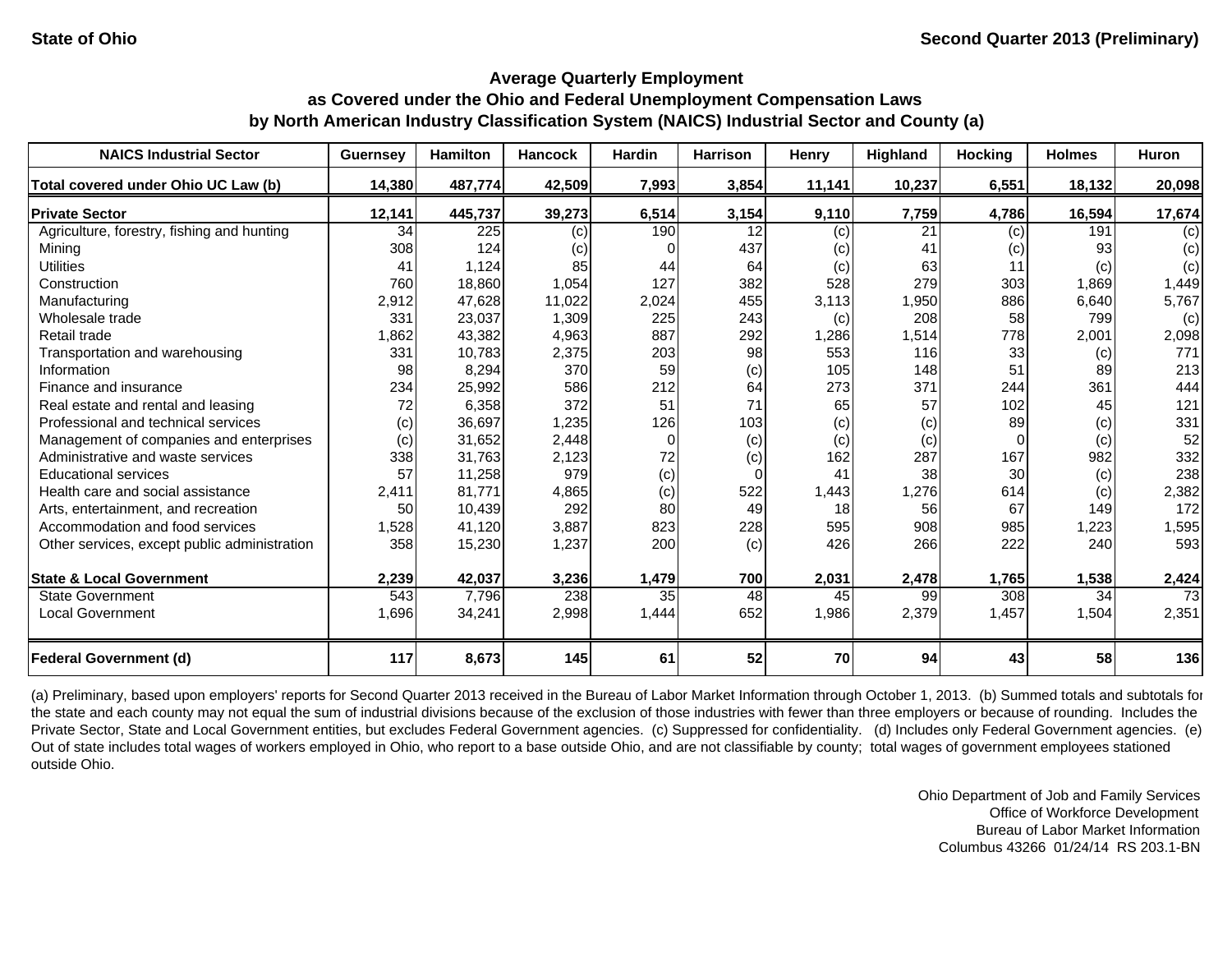| <b>NAICS Industrial Sector</b>               | <b>Jackson</b> | <b>Jefferson</b> | Knox   | Lake   | Lawrence         | Licking | Logan  | Lorain | Lucas   | <b>Madison</b> |
|----------------------------------------------|----------------|------------------|--------|--------|------------------|---------|--------|--------|---------|----------------|
| Total covered under Ohio UC Law (b)          | 10,602         | 21,097           | 19,407 | 94,040 | 12,194           | 50,739  | 19,073 | 94,858 | 200,484 | 14,447         |
| <b>Private Sector</b>                        | 9,123          | 17,882           | 16,748 | 82,746 | 9,440            | 43,445  | 16,922 | 80,468 | 176,143 | 11,427         |
| Agriculture, forestry, fishing and hunting   | 58             | (c)              | 97     | 1,054  |                  | 614     | 107    | 1,014  | 321     | (c)            |
| Mining                                       | 156            | (c)              | 82     | 167    |                  | 114     | 29     |        | 138     | (c)            |
| <b>Utilities</b>                             | (c)            | 860              | 50     | 1,198  | 86               | 191     | 30     | 321    | 413     | (c)            |
| Construction                                 | 388            | (c)              | 726    | 3,776  | 759              | 2,283   | 519    | 3,811  | 7,723   | 406            |
| Manufacturing                                | 3,270          | 1,099            | 4,841  | 20,406 | 589              | 6,505   | 5,047  | 17,449 | 20,966  | 2,903          |
| Wholesale trade                              | 200            | 468              | 409    | 3,467  | 211              | 1,635   | 555    | 3.107  | 6,825   | (c)            |
| Retail trade                                 | 1,391          | 2,979            | 2,178  | 12,669 | 2,011            | 7,035   | 1,631  | 12,658 | 23.743  | 1,414          |
| Transportation and warehousing               | (c)            | 1,233            | 253    | 1,228  | 638              | 1,874   | 1,635  | 1,886  | 5,927   | 1,846          |
| Information                                  | 74             | 467              | 156    | 650    | 64               | 363     | 78     | 736    | 2,612   | 60             |
| Finance and insurance                        | 264            | 447              | 369    | 1,543  | 281              | 2,606   | 280    | 2,164  | 5,302   | 160            |
| Real estate and rental and leasing           | 57             | 244              | 107    | 860    | 110              | 401     | 161    | 784    | 2,250   | 72             |
| Professional and technical services          | 111            | 289              | 372    | 2,815  | 193              | 1,786   | 604    | 2,165  | 9,085   | (c)            |
| Management of companies and enterprises      | 41             | 22               | 121    | 1,038  | 53               | 1,077   | 85     | 1,290  | 3,801   | (c)            |
| Administrative and waste services            | 549            | 855              | 573    | 4,858  | 303              | 2,043   | 2,222  | 4,951  | 14.128  | 716            |
| <b>Educational services</b>                  | 41             | (c)              | 1,195  | 1,832  | 69               | 858     | 49     | 2,452  | 3,869   | (c)            |
| Health care and social assistance            | 1,242          | (c)              | 2,869  | 11,371 | 2,616            | 6,488   | 1,961  | 12,720 | 38,858  | (c)            |
| Arts, entertainment, and recreation          | 17             | 248              | 196    | 1,257  | 30               | 689     | 116    | 1,263  | 4,342   | 43             |
| Accommodation and food services              | 857            | 1,881            | 1,652  | 9,468  | 1,123            | 5,311   | 1,275  | 8,633  | 19,070  | 1,090          |
| Other services, except public administration | 293            | 712              | 501    | 3,088  | 303              | 1,574   | 538    | 3,057  | 6,770   | 192            |
| <b>State &amp; Local Government</b>          | 1,479          | 3,215            | 2,659  | 11,294 | 2,754            | 7,294   | 2,151  | 14,390 | 24,341  | 3,020          |
| <b>State Government</b>                      | 141            | 73               | 316    | 98     | $\overline{342}$ | 739     | 82     | 1,103  | 6,863   | 1,290          |
| <b>Local Government</b>                      | 1,338          | 3,142            | 2,343  | 11,196 | 2,412            | 6,555   | 2,069  | 13,287 | 17,478  | 1,730          |
| <b>Federal Government (d)</b>                | 66             | 171              | 101    | 439    | 123              | 357     | 116    | 1,096  | 1,958   | 71             |

(a) Preliminary, based upon employers' reports for Second Quarter 2013 received in the Bureau of Labor Market Information through October 1, 2013. (b) Summed totals and subtotals for the state and each county may not equal the sum of industrial divisions because of the exclusion of those industries with fewer than three employers or because of rounding. Includes the Private Sector, State and Local Government entities, but excludes Federal Government agencies. (c) Suppressed for confidentiality. (d) Includes only Federal Government agencies. (e) Out of state includes total wages of workers employed in Ohio, who report to a base outside Ohio, and are not classifiable by county; total wages of government employees stationed outside Ohio.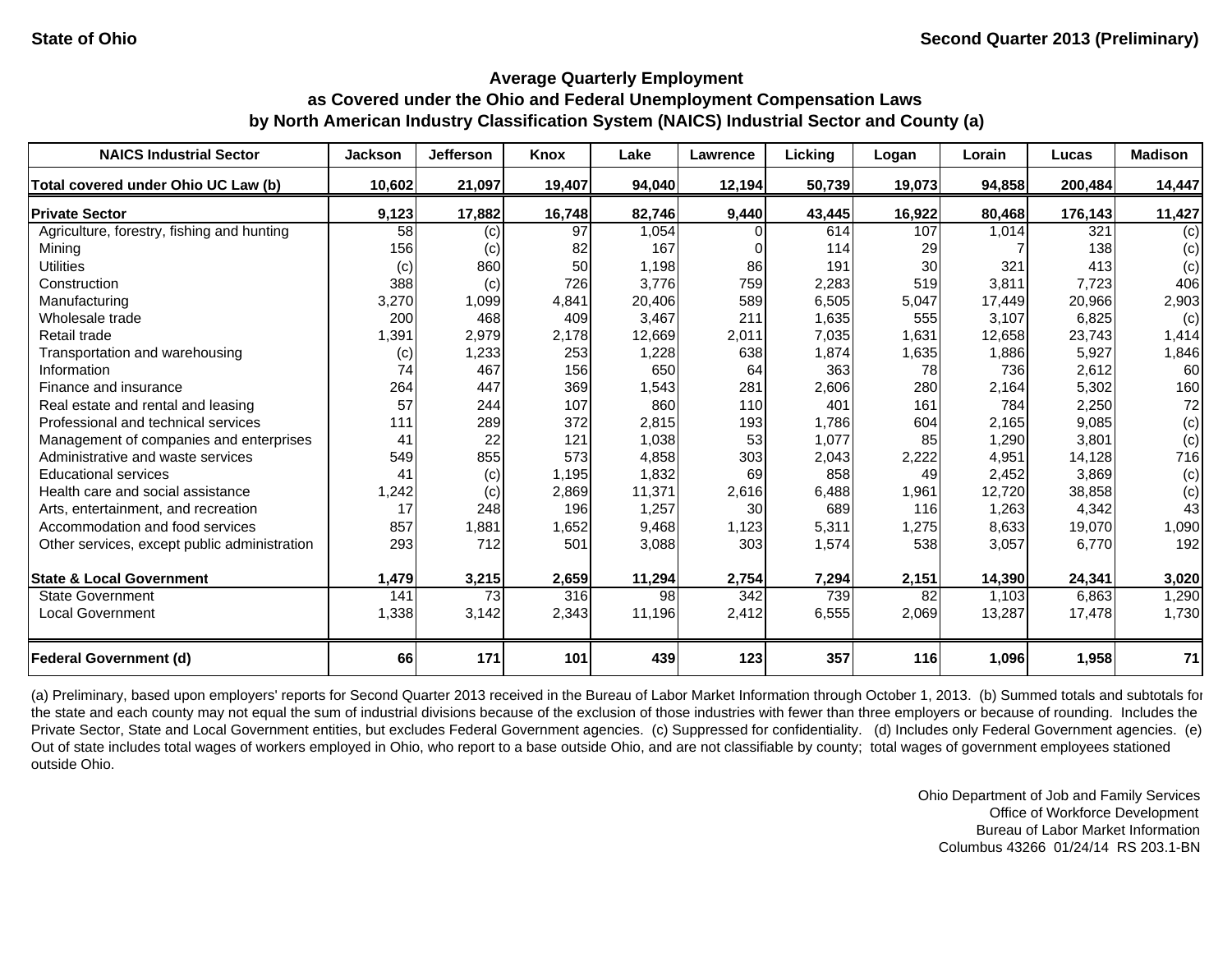| <b>NAICS Industrial Sector</b>               | <b>Mahoning</b> | <b>Marion</b> | <b>Medina</b> | <b>Meigs</b> | <b>Mercer</b> | Miami  | <b>Monroe</b> | <b>Montgomery</b> | Morgan | <b>Morrow</b> |
|----------------------------------------------|-----------------|---------------|---------------|--------------|---------------|--------|---------------|-------------------|--------|---------------|
| Total covered under Ohio UC Law (b)          | 96,508          | 23,658        | 58,198        | 3,491        | 18,449        | 39,771 | 3,716         | 238,786           | 2,509  | 4,863         |
| <b>Private Sector</b>                        | 84,621          | 19,987        | 51,492        | 2,437        | 15,888        | 35,081 | 2,932         | 211,495           | 1,878  | 3,329         |
| Agriculture, forestry, fishing and hunting   | 151             | (c)           | 209           | 61           | (c)           | (c)    | (c)           | 232               | (c)    | 25            |
| Mining                                       | 185             | (c)           | 26            | 128          | (c)           | (c)    | 132           | 30                | (c)    | 13            |
| <b>Utilities</b>                             | 355             | 105           | (c)           | (c)          | (c)           | (c)    | (c)           | 939               | (c)    | (c)           |
| Construction                                 | 4,821           | 539           | 3,243         | 217          | 891           | 1,434  | 225           | 8,088             | 47     | 238           |
| Manufacturing                                | 9,200           | 5,730         | 8,724         | 152          | 5,892         | 9,835  | (c)           | 25,120            | 484    | 844           |
| Wholesale trade                              | 4,365           | 681           | 2,891         | 45           | (c)           | 1,966  | (c)           | 8,720             | (c)    | 130           |
| Retail trade                                 | 12,655          | 2,847         | 8,424         | 600          | 2,038         | 4,812  | 409           | 24,006            | 294    | 582           |
| Transportation and warehousing               | 3,331           | 482           | (c)           | (c)          | 888           | (c)    | 197           | 7,200             |        | (c)           |
| Information                                  | 1.118           | 668           | 317           | 10           | 161           | 126    | 16            | 7,541             | 27     | 20            |
| Finance and insurance                        | 2,159           | 356           | 1,017         | 116          | 601           | 722    | 186           | 10,197            | 81     | 76            |
| Real estate and rental and leasing           | 890             | 280           | 696           | 12           | 90            | 245    | 9             | 3,058             | 18     | 38            |
| Professional and technical services          | 2,840           | 299           | 2,127         | (c)          | (c)           | (c)    | 40            | 12,265            | (c)    | (c)           |
| Management of companies and enterprises      | 1,325           | 102           | 2,947         | (c)          | (c)           | (c)    | $\Omega$      | 3,818             | (c)    | (c)           |
| Administrative and waste services            | 8,317           | 839           | 2,860         | 84           | 369           | 2,494  | 48            | 14,375            | 26     | 84            |
| <b>Educational services</b>                  | 903             | 104           | 435           | (c)          | 45            | 178    | (c)           | 6.190             |        | $\Omega$      |
| Health care and social assistance            | 17,640          | 4,078         | 6,855         | (c)          | 1,556         | 4,135  | (c)           | 47,019            | 414    | 575           |
| Arts, entertainment, and recreation          | 1,162           | 133           | 923           | $\Omega$     | 102           | 317    | (c)           | 2,602             | (c)    | 50            |
| Accommodation and food services              | 10,030          | 1,952         | 5,490         | 376          | 1,226         | 3,852  | (c)           | 22,593            | (c)    | 403           |
| Other services, except public administration | 3,174           | 657           | 1,641         | 75           | 637           | 1,306  | 143           | 7,501             | 43     | 98            |
| <b>State &amp; Local Government</b>          | 11,887          | 3,671         | 6,706         | 1,054        | 2,561         | 4,690  | 784           | 27,291            | 631    | 1,534         |
| <b>State Government</b>                      | 2,611           | 689           | 109           | 39           | 134           | 126    | 31            | 1,325             | 53     | 68            |
| <b>Local Government</b>                      | 9,276           | 2,982         | 6,597         | 1,015        | 2,427         | 4,564  | 753           | 25,966            | 578    | 1,466         |
| <b>Federal Government (d)</b>                | 1,216           | 111           | 300           | 63           | 94            | 182    | 46            | 4,149             | 41     | 45            |

(a) Preliminary, based upon employers' reports for Second Quarter 2013 received in the Bureau of Labor Market Information through October 1, 2013. (b) Summed totals and subtotals for the state and each county may not equal the sum of industrial divisions because of the exclusion of those industries with fewer than three employers or because of rounding. Includes the Private Sector, State and Local Government entities, but excludes Federal Government agencies. (c) Suppressed for confidentiality. (d) Includes only Federal Government agencies. (e) Out of state includes total wages of workers employed in Ohio, who report to a base outside Ohio, and are not classifiable by county; total wages of government employees stationed outside Ohio.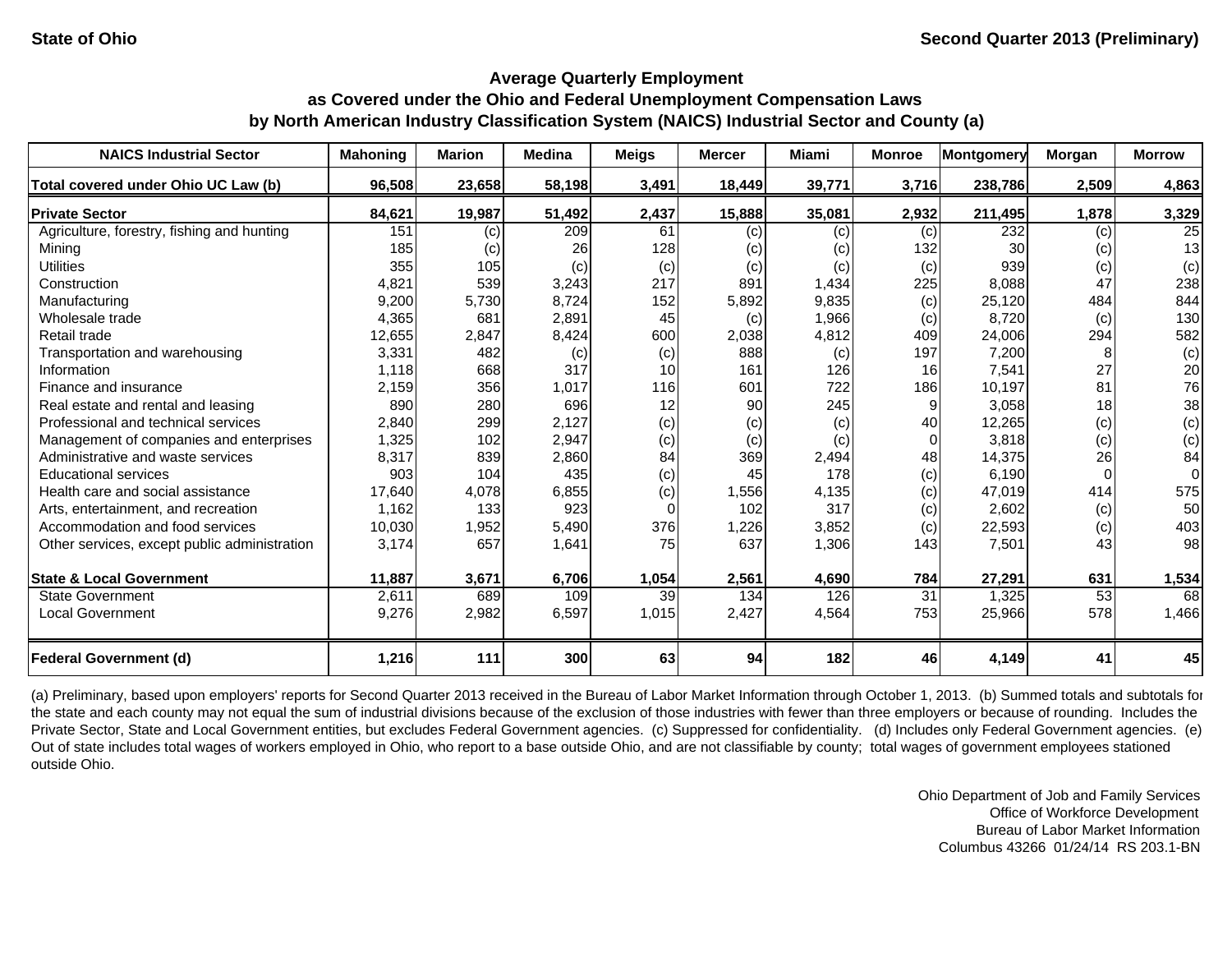| <b>NAICS Industrial Sector</b>               | <b>Muskingum</b> | <b>Noble</b> | <b>Ottawa</b> | Paulding        | <b>Perry</b> | Pickaway | <b>Pike</b> | Portage | <b>Preble</b> | Putnam   |
|----------------------------------------------|------------------|--------------|---------------|-----------------|--------------|----------|-------------|---------|---------------|----------|
| Total covered under Ohio UC Law (b)          | 32,207           | 3,239        | 14,158        | 4,579           | 5,756        | 13,954   | 9,038       | 52,194  | 10,352        | 11,473   |
| <b>Private Sector</b>                        | 27,183           | 2,296        | 12,093        | 3,510           | 4,225        | 10,162   | 7,666       | 40,170  | 8,515         | 9,828    |
| Agriculture, forestry, fishing and hunting   | 29               |              | (c)           | 442             | 20           | (c)      | (c)         | 145     | (c)           | (c)      |
| Mining                                       | 459              | 186          | (c)           | 16              | 172          | (c)      | (c)         | 192     | (c)           | (c)      |
| <b>Utilities</b>                             | 206              | 13           | (c)           | (c)             | 31           | 30       | (c)         | (c)     | (c)           | (c)      |
| Construction                                 | 846              | 410          | 464           | 134             | 447          | 636      | 528         | 1,783   | 265           | 880      |
| Manufacturing                                | 2,966            | 202          | 2,184         | 1,213           | 762          | 2,621    | 684         | 9,851   | 2,972         | 3,359    |
| Wholesale trade                              | 747              | 120          | (c)           | 152             | 79           | 287      | 183         | 2,988   | 309           | 423      |
| Retail trade                                 | 4,629            | 310          | 1,663         | 409             | 757          | 1,445    | 990         | 6,222   | 1,476         | 1,075    |
| Transportation and warehousing               | 1,503            | 97           | 369           | (c)             | 58           | 376      | (c)         | (c)     | (c)           | (c)      |
| Information                                  | 573              | 17           | 73            | 21              | 27           | 118      | 30          | 320     | 25            | 50       |
| Finance and insurance                        | 752              | 106          | 310           | 97              | 151          | 286      | 201         | 708     | 223           | 307      |
| Real estate and rental and leasing           | 214              | 6            | 128           | 18              | 16           | 86       | 41          | 526     | 62            | 31       |
| Professional and technical services          | 527              | 49           | (c)           | 51              | 96           | (c)      | (c)         | ,287    | (c)           | 183      |
| Management of companies and enterprises      | 174              | 73           | (c)           | $\Omega$        | 18           | (c)      | (c)         | 978     | (c)           | $\Omega$ |
| Administrative and waste services            | 1,368            | 29           | 250           | 89              | 118          | 585      | 1,981       | 1,592   | 368           | 440      |
| <b>Educational services</b>                  | 648              | $\Omega$     | 54            | (c)             | (c)          | (c)      | 30          | 622     | (c)           | 133      |
| Health care and social assistance            | 6,498            | 362          | 1,685         | (c)             | (c)          | (c)      | 1,553       | 4,025   | (c)           | 989      |
| Arts, entertainment, and recreation          | 419              | 9            | 727           | (c)             | 45           | 133      | 16          | 909     | 56            | 127      |
| Accommodation and food services              | 3,308            | 239          | 2,392         | (c)             | 420          | 1,104    | 806         | 5,354   | 898           | 790      |
| Other services, except public administration | 1,316            | 69           | 409           | 119             | 155          | 276      | 166         | 1,508   | 298           | 470      |
| <b>State &amp; Local Government</b>          | 5,024            | 943          | 2,065         | 1,069           | 1,531        | 3,792    | 1,372       | 12,024  | 1,837         | 1,645    |
| <b>State Government</b>                      | 396              | 466          | 167           | 30 <sup>1</sup> | 39           | 1,326    | 92          | 4,627   | 84            | 38       |
| <b>Local Government</b>                      | 4,628            | 477          | 1,898         | 1,039           | 1,492        | 2,466    | 1,280       | 7,397   | 1,753         | 1,607    |
| <b>Federal Government (d)</b>                | 214              | 24           | 161           | 44              | 60           | 82       | 78          | 288     | 70            | 66       |

(a) Preliminary, based upon employers' reports for Second Quarter 2013 received in the Bureau of Labor Market Information through October 1, 2013. (b) Summed totals and subtotals for the state and each county may not equal the sum of industrial divisions because of the exclusion of those industries with fewer than three employers or because of rounding. Includes the Private Sector, State and Local Government entities, but excludes Federal Government agencies. (c) Suppressed for confidentiality. (d) Includes only Federal Government agencies. (e) Out of state includes total wages of workers employed in Ohio, who report to a base outside Ohio, and are not classifiable by county; total wages of government employees stationed outside Ohio.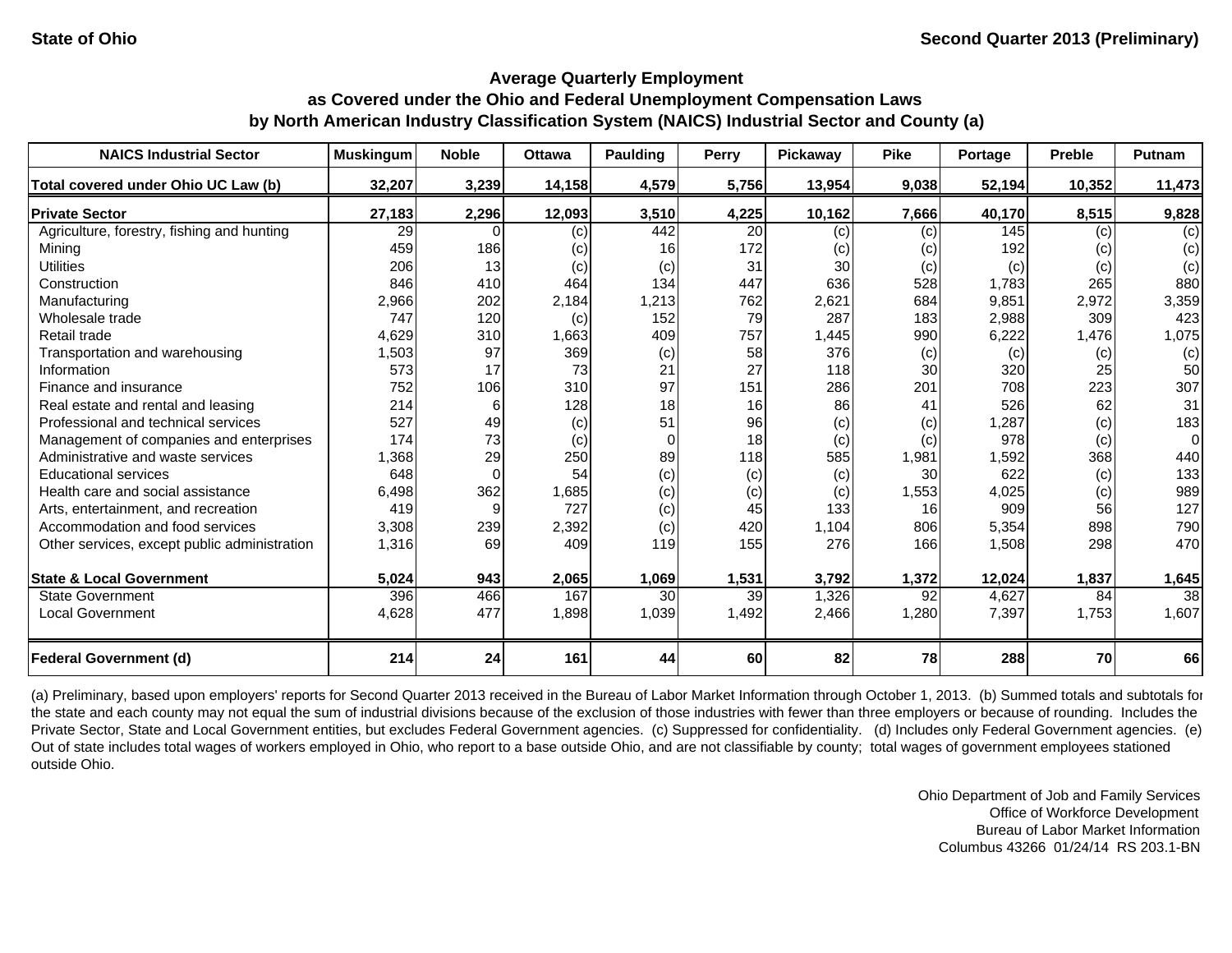| <b>NAICS Industrial Sector</b>               | <b>Richland</b> | <b>Ross</b> | <b>Sandusky</b> | <b>Scioto</b> | Seneca | <b>Shelby</b> | <b>Stark</b> | <b>Summit</b> | <b>Trumbull</b> | <b>Tuscarawas</b> |
|----------------------------------------------|-----------------|-------------|-----------------|---------------|--------|---------------|--------------|---------------|-----------------|-------------------|
| Total covered under Ohio UC Law (b)          | 49,978          | 24,944      | 25,531          | 22,454        | 18,407 | 26,302        | 155,929      | 255,556       | 70,090          | 35,499            |
| <b>Private Sector</b>                        | 42,892          | 20,268      | 22,322          | 17,816        | 15,771 | 23,859        | 138,003      | 228,706       | 60,910          | 30,746            |
| Agriculture, forestry, fishing and hunting   | (c)             | 84          | (c)             | (c)           | 93     | 107           | 323          | 74            | 127             | 145               |
| Mining                                       | (c)             | 19          | (c)             | (c)           | 131    |               | 561          | 81            | 68              | 574               |
| <b>Utilities</b>                             | (c)             | 174         | 51              | 89            | 104    | (c)           | 663          | 1,010         | 103             | 83                |
| Construction                                 | 1,783           | 660         | 1,134           | 659           | 951    | 1,403         | 6,539        | 9,037         | 2,725           | 1,228             |
| Manufacturing                                | 9,474           | 4,088       | 8,186           | 1,505         | 3,664  | 11,034        | 26,399       | 29,634        | 12,844          | 7,483             |
| Wholesale trade                              | 1,856           | 480         | 580             | 319           | 644    | 1,469         | 5,875        | 13,425        | 1,950           | 1,533             |
| Retail trade                                 | 6,564           | 3,764       | 2,704           | 2,915         | 2,140  | 2,013         | 19,160       | 29,276        | 9,700           | 4,353             |
| Transportation and warehousing               | (c)             | 644         | 645             | 517           | 616    | (c)           | 3,028        | 7,454         | 2,460           | 909               |
| Information                                  | 826             | 359         | 148             | 199           | 245    | 133           | 1,587        | 3,458         | 474             | 255               |
| Finance and insurance                        | 1,134           | 460         | 471             | 472           | 410    | 360           | 5,640        | 8,860         | 1,424           | 679               |
| Real estate and rental and leasing           | 386             | 129         | 339             | 220           | 58     | 115           | 1,565        | 2,429         | 909             | 299               |
| Professional and technical services          | 1,037           | 336         | 350             | 570           | (c)    | 331           | 4,353        | 12,987        | 1,319           | 859               |
| Management of companies and enterprises      | 50              | 235         | 200             | 70            | (c)    | 0             | 1,580        | 15,008        | 1,254           | 112               |
| Administrative and waste services            | 3,973           | 746         | 774             | 581           | 422    | 1,863         | 7,504        | 16,703        | 4,063           | 1,636             |
| <b>Educational services</b>                  | 483             | 147         | (c)             | 206           | 948    | (c)           | 2,842        | 3.737         | 463             | 179               |
| Health care and social assistance            | 7,536           | 4,536       | (c)             | 6,309         | 2,344  | (c)           | 27,857       | 42,096        | 11,272          | 5,374             |
| Arts, entertainment, and recreation          | 499             | 232         | 325             | 102           | 192    | 100           | 1,915        | 3,888         | 826             | 389               |
| Accommodation and food services              | 4,617           | 2,593       | 2,033           | 2,493         | 1,588  | 1,485         | 15,126       | 21,312        | 6,704           | 3,559             |
| Other services, except public administration | 1,402           | 582         | 763             | 548           | 591    | 626           | 5,485        | 8,234         | 2,226           | 1,098             |
| <b>State &amp; Local Government</b>          | 7,086           | 4,676       | 3,209           | 4,638         | 2,636  | 2,443         | 17,926       | 26,850        | 9,180           | 4,753             |
| <b>State Government</b>                      | 1,348           | 1,576       | 98              | 1,448         | 320    | 252           | 1,426        | 5,074         | 950             | 477               |
| <b>Local Government</b>                      | 5,738           | 3,100       | 3,111           | 3,190         | 2,316  | 2,191         | 16,500       | 21,776        | 8,230           | 4,276             |
| <b>Federal Government (d)</b>                | 536             | 1,578       | 108             | 171           | 116    | 71            | 986          | 1,921         | 492             | 233               |

(a) Preliminary, based upon employers' reports for Second Quarter 2013 received in the Bureau of Labor Market Information through October 1, 2013. (b) Summed totals and subtotals for the state and each county may not equal the sum of industrial divisions because of the exclusion of those industries with fewer than three employers or because of rounding. Includes the Private Sector, State and Local Government entities, but excludes Federal Government agencies. (c) Suppressed for confidentiality. (d) Includes only Federal Government agencies. (e) Out of state includes total wages of workers employed in Ohio, who report to a base outside Ohio, and are not classifiable by county; total wages of government employees stationed outside Ohio.